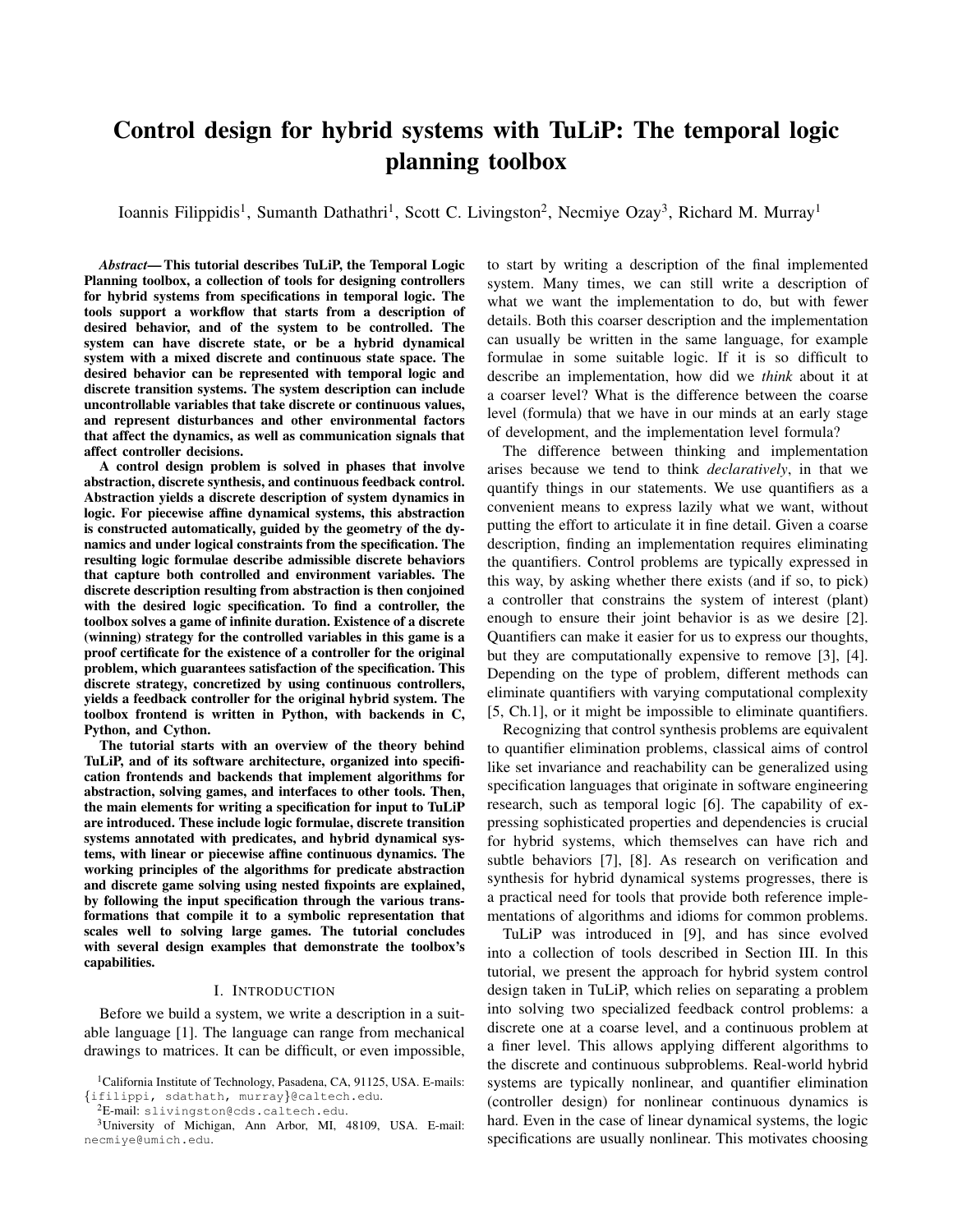to solve only simple trajectory planning at the continuous level, and delegate the nonlinear, combinatorial part of the problem to discrete synthesis algorithms.

Abstraction is the connecting link between continuous and discrete planning [10]. An abstraction of a continuous system is a system with discrete-valued state. We require two characteristics from an abstraction: that it faithfully represent some of the behavior that the continuous system is capable of, and that it refines some given continuous geometry, which we mention in the logic specification to specify motion between sets that are polytopes. Faithful abstraction ensures that later we can concretize the discrete controllers we design into continuous feedback controllers that implement the same behavioral objective. It also ensures that the implemented controllers indeed satisfy the specification we wrote by mentioning polytopic sets of continuous states. In the presented framework, these take the form of partition refining algorithms that discretize the continuous flow of a piecewise affine dynamical system to a finite directed graph of possible transitions. In addition, the discretization takes into account external disturbances (noise).

We want to specify also desired behavior. A defining quality of a *dynamical* system is that its state changes in time. Thus, we can write a description using a time variable *t*, as is customary in physics and control, and quantify over *t*. This is a simple and explicit approach. Unfortunately, it leads to unreadable descriptions [11]. If few or nobody can read a design, there is little purpose in writing it, because it won't serve its purpose [12]. Temporal logic has proven useful for reasoning about dynamical systems [6], [13]. It trades off explicitness of temporal reference and quantification for readability. Here, we use linear temporal logic based on syntax and principles from the temporal logic of actions, TLA<sup>+</sup> [13], an untyped logic that enables precise descriptions founded on axiomatic set theory. TLA<sup>+</sup> differs in some aspects from earlier related literature [14], [15], [16].

The paper is organized as follows. Section II introduces the ingredients used to describe problems that we want to solve. These include temporal logic in Section II-A, two ways of writing state machines in Sections II-A.2 and II-B, assume-guarantee specifications in in Section II-A.3, systems with hybrid dynamics in Section II-C, and the two flavors of problem instances that we consider in Section II-D, one discrete, the other continuous. Section III describes how the toolbox code is organized and why. Section IV-A describes how games are formulated and solved, and Section IV-B the symbolic data structures that enable game solving for problem sizes that are practically useful. The abstraction of time and continuous state to obtain discrete representations that allow for discrete synthesis is described in Section IV-C. The approach is demonstrated with two examples in Section V, and concluding remarks are noted in Section VI. Throughout the paper, more details and some side topics are discussed in boxed figure environments.

*Notation:* We use some notation and terminology from TLA<sup>+</sup> [13], with some details omitted. In TLA<sup>+</sup>, a function *f* with domain *S* is written as  $f \triangleq [x \in S \mapsto e]$  where



Fig. 1: A behavior  $\sigma$  is an infinite sequence of states, each state assigns values to all variables, e.g., state  $s_2$  maps  $x$  to 5. A step is a pair of consecutive states  $\langle s_i, s_{i+1} \rangle$ .

*e* some expression. The notation  $f[x]$  denotes the value of function *f* at *x*. For example, for  $f \triangleq [x \in S \mapsto x^2]$  it is  $f[3] = 9$ . The set of all functions with domain *S* that take values in *T* is written  $[S \rightarrow T]$  [13, p.48]. Let  $\mathbb{N}(\mathbb{R})$ denote the set of natural (real) numbers, and  $\mathbb B$  the Boolean values TRUE*,* FALSE. Negation, con/disjunction are denoted with  $\neg, \wedge, \vee$ . The operator  $a \equiv b$  denotes equality of Boolean values, and is FALSE if any of *a, b* takes a non-Boolean value. A set of consecutive natural numbers is denoted  $i,j \triangleq \{k \in \mathbb{Z}\}$  $\mathbb{N}: i \leq k \leq j$ . A function *f* with DOMAIN  $f = 1..j$ , for some  $j \in \mathbb{N}$ , is a *tuple*, also written as  $\langle a, \ldots, w \rangle$ .

# II. PROBLEM INSTANCES

As mentioned in Section I, in TuLiP, design problems are described using temporal logic, difference equations, and linear inequalities that describe constraints and geometry. All these elements are simply mathematical formulae. In TuLiP, each of these is expressed separately, corresponding to the subsections that follow.

#### *A. Temporal logic*

*1) As a shorthand:* When thinking about a system that changes in discrete time steps, its evolution in time can be modeled as a sequence, of infinite length. A sequence is a function  $\sigma \in [\mathbb{N} \to D]$ , from the natural numbers  $\mathbb N$  to some set *D*. Suppose that in the design specification we want to refer to all sequences  $\sigma$  such that  $x \in R$  all the time, for some desired set *R*. We can quantify over time *t* to express this collection of sequences as

$$
\forall t \in \mathbb{N} : x[t] \in R. \tag{1}
$$

A slightly more interesting property we may want to specify is repeated visits to the set *R* (perhaps to reset our system for using it the next day). Again, by quantifying time, we can write

$$
\forall t \in \mathbb{N} : \exists \tau \in \mathbb{N} : (\tau \ge t) \land (x[\tau] \in R). \tag{2}
$$

Imagine writing similar formulae for hundreds of properties that we specify, and reasoning mathematically about them. This approach quickly becomes unreadable, thus unmanageable by humans. For this reason [17], Amir Pnueli introduced temporal logic [6], as a convenient shorthand that allows for simpler formulae, and more readable proofs of theorems about system properties.

A (linear) temporal logic (LTL) formula describes sequences of states, called *behaviors*. Each *state* is an assignment of values to *all* variables<sup>1</sup>. A pair  $\langle s_i, s_{i+1} \rangle$  of

<sup>&</sup>lt;sup>1</sup>A state assigns to all variables mentioned in a specification, as well as unmentioned variables. This definition simplifies composition of components that were developed starting with separate specification formulae.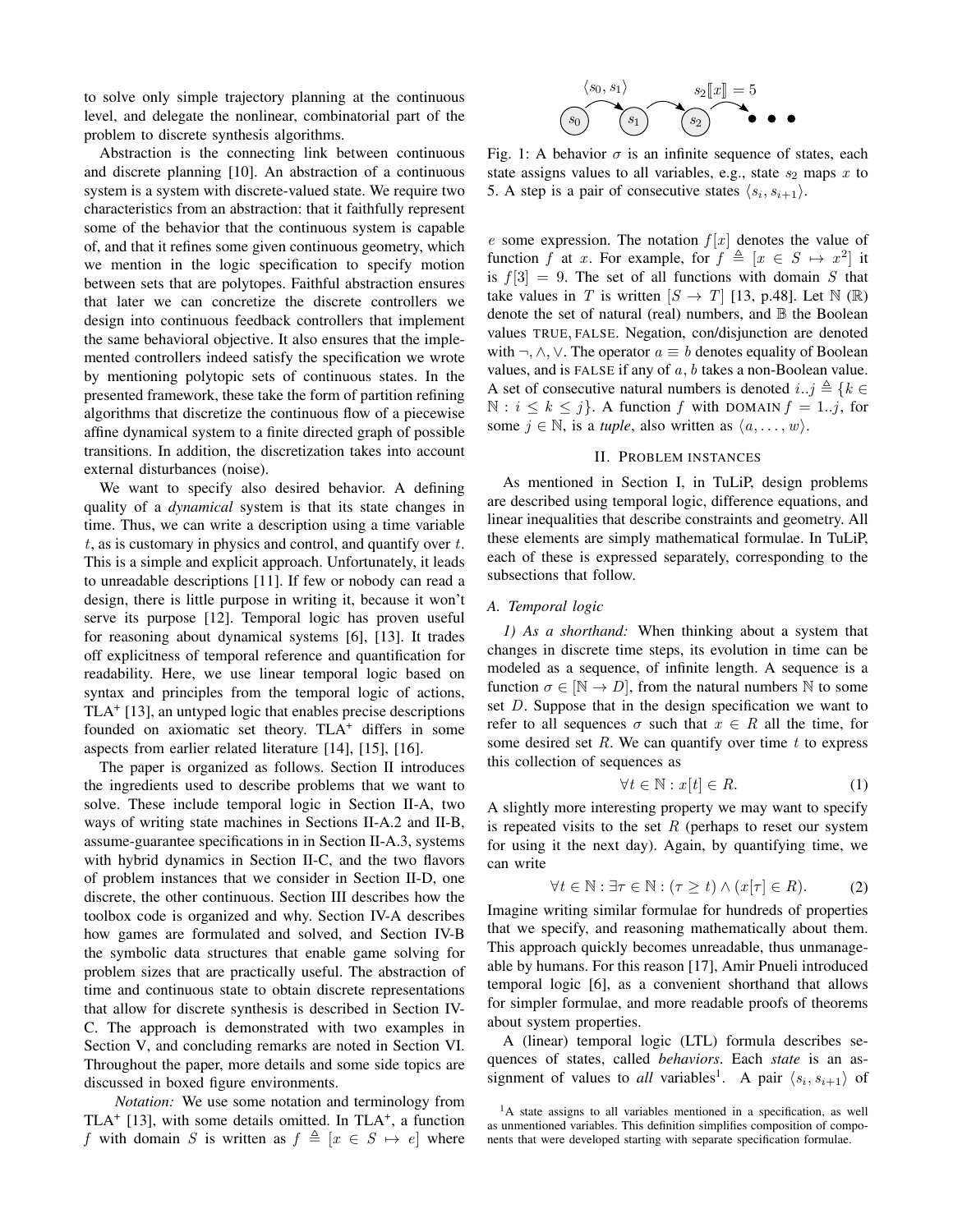Fig. 2: *Assume-guarantee properties:*

A precise definition is<sup>2</sup>

$$
\varphi \triangleq Init \Rightarrow \land \Box ((\odot \Box Next_e) \Rightarrow Next_s)
$$
  
 
$$
\land (\Box Next_e) \Rightarrow \lor \bigvee_{j=0}^{m} \Diamond \Box P_j
$$
  
 
$$
\lor \bigwedge_{i=0}^{n} \Box \Diamond R_i
$$
 (3)

where  $P_j \triangleq \neg Recur_{e,j}, R_i \triangleq Recur_{s,i}$ , and  $Init \triangleq$ *Init<sub>e</sub>*. The formula  $(\odot \boxminus Next_e) \Rightarrow Next_s$  requires that the system take a *Next<sup>s</sup>* -step, unless the environment has taken earlier some  $\neg Next_e$ -step. This expresses a requirement on system changes, under the assumption that the environment hasn't deviated from *Next<sup>e</sup>* . It also prevents the controller from deviating from *Next<sup>s</sup>* with the aim to force a *later* deviation from *Next<sup>e</sup>* , a notion called *strict realizability* [19], [20], [21]. So, *Next<sup>e</sup>* can contain constraints that arise from physical modeling and conventions about interface protocols. More details on the "weak previous" and "historically" operators  $\odot$ ,  $\boxdot$  and this definition can be found in [22]. Fig. 3 discusses complexity considerations.

consecutive states within a behavior is called a *step*, Fig. 1. A Boolean-valued formula that contains primed variables (for example  $x'$ ) is called an *action*. Given some step,  $\langle s_0, s_1 \rangle$  and an action,  $(x = 1) \wedge (x' = 2)$ , the unprimed letter *x* denotes the value  $s_0[x]$  of variable *x* in state  $s_0$ , and the primed letter  $x'$  denotes the value  $s_1[[x]]$ . So, priming a variable denotes its value in the "next" state.

An LTL formula can contain Boolean and temporal operators. In LTL, Eq. (1) can be written as  $\Box(x \in R)$  ( $\Box$  is the "always" operator), and Eq. (2) as  $\Box \Diamond (x \in R)$  ( $\Diamond$  is the "eventually" operator). Using a variety of temporal operators and nesting them leads to unreadable formulae that defy why we want to use LTL in the first place. So, we will use only a few operators, and in very specific ways. There is another important reason for restricting how temporal operators are to be used to write an LTL formula. Later, we will synthesize controllers for some of the variables, in order to satisfy a given LTL formula. Synthesis from LTL formulae with arbitrarily nested operators can be computationally very hard (exponential time or worse [3], [18]).

*2) Expressing state evolution in temporal logic:* In engineering and physics, systems are usually described by writing some equations that mention time, and an initial condition, as in Section II-C. What these equations and the initial condition define is a *state machine*. A state machine can also be expressed in temporal logic, by describing how the state of a system evolves [13]. We define the initial condition *Init* (a state predicate that mentions only unprimed variables), and an action *Next* (that can mention primed variables) that describes what steps the state machine can take.

Perhaps the simplest example is a digital clock *c* that starts at *Init*  $\triangleq$  (*c* = 0) and alternates between 1 and 0, *Next*  $\triangleq$  $(c' = 1 - c)$ . Assembling these into an LTL formula, we have

# Fig. 3: *A tractable fragment:*

The formula  $\bigvee_{j=0}^{m} \Diamond \Box P_j \ \vee \ \bigwedge_{i=0}^{n} \Box \Diamond R_i$  in Eq. (3) describes a *liveness* goal, namely to either eventually satisfy some  $P_j$  forever ( $\Diamond \Box$ ), or satisfy repeatedly  $(\Box \Diamond)$  all the  $R_i$ . A *Streett pair* is a formula of the form  $\Diamond \Box \lor \Box \Diamond$  [24], [25]. The above is a "generalized" pair, due to the  $\bigvee_j, \bigwedge_i$  [26]. Generalized Reactivity(1) [25], [26], [21] is the name given to games (Section IV-A) with one generalized Streett pair  $(Street(1))$  as control objective. GR(1) games can be solved in time polynomial in the number of relevant states, whereas GR(k) games (*k* Streett pairs) have complexity factorial in *k* [18], [27]. "Solving" refers to finding a controller for some variables that ensures satisfaction of a  $GR(k)$ formula, for any behavior of the uncontrolled variables.

Streett (Rabin) formulae have the form  $\bigwedge (\Diamond \Box \vee \Box$ *✷✸*) ( ∨ (*✸✷ ∧ ✷✸*)). Thus, they are the conjunctive (disjunctive) normal form (CNF) for temporal formulae expressing liveness [28], in analogy to the propositional CNF and DNF [4, p.10].

*Init* ∧  $\Box$ *Next*. Notice that this formula talks about how *only* variable *c* changes in a behavior. It leaves other variables free to change, which is useful for composition (see Fig. 7).

*3) Assume-guarantee properties:* Going one step further, we can apply *assume-guarantee* thinking to our state machines. Motivation for doing so is that our state machine doesn't live in its own world. It usually depends on other state machines, and unless they behave as assumed, our state machine cannot behave as we want. This is formalized by defining two state machines, one for the rest of the world (the "environment"), and another for the system we are designing, by writing the formulae *Init<sup>e</sup> , Next<sup>e</sup>* and *Next<sup>s</sup>* .

In addition, we usually want our state machines to exhibit some behavior over the future, which we cannot express using a step-by-step constraint *Next*. Usually, this is some liveness property, expressed with formulae of the form *✷✸Recur* . So, we need to define the predicates *Recur<sup>e</sup>* and *Recur<sub>s</sub>*, one for each state machine. To summarize informally, we *require* that the guaranteed property

$$
Guarantee \triangleq \Box Next_s \wedge \bigwedge_i \Box \Diamond Recur_{s,i} \qquad (4)
$$

is not violated *before* the assumed property

$$
Assumption \triangleq Int_e \wedge \Box Next_e \wedge \bigwedge_j \Box \lozenge Recur_{e,j} \qquad (5)
$$

is. Thus, if the assumption holds throughout time, so should the commitment. We formalize this notion in Fig. 2.

#### *B. State machines enumerated a little*

We have been discussing about writing state machines as temporal formulae. A state machine can have many states, leading to a long formula that is error-prone for humans to write correctly. Fortunately, these formulae usually have the same intuitive graph-like structure with respect to some

<sup>2</sup>Vertical arrangement of con/disjunction (*∧, ∨*) aids readability [23].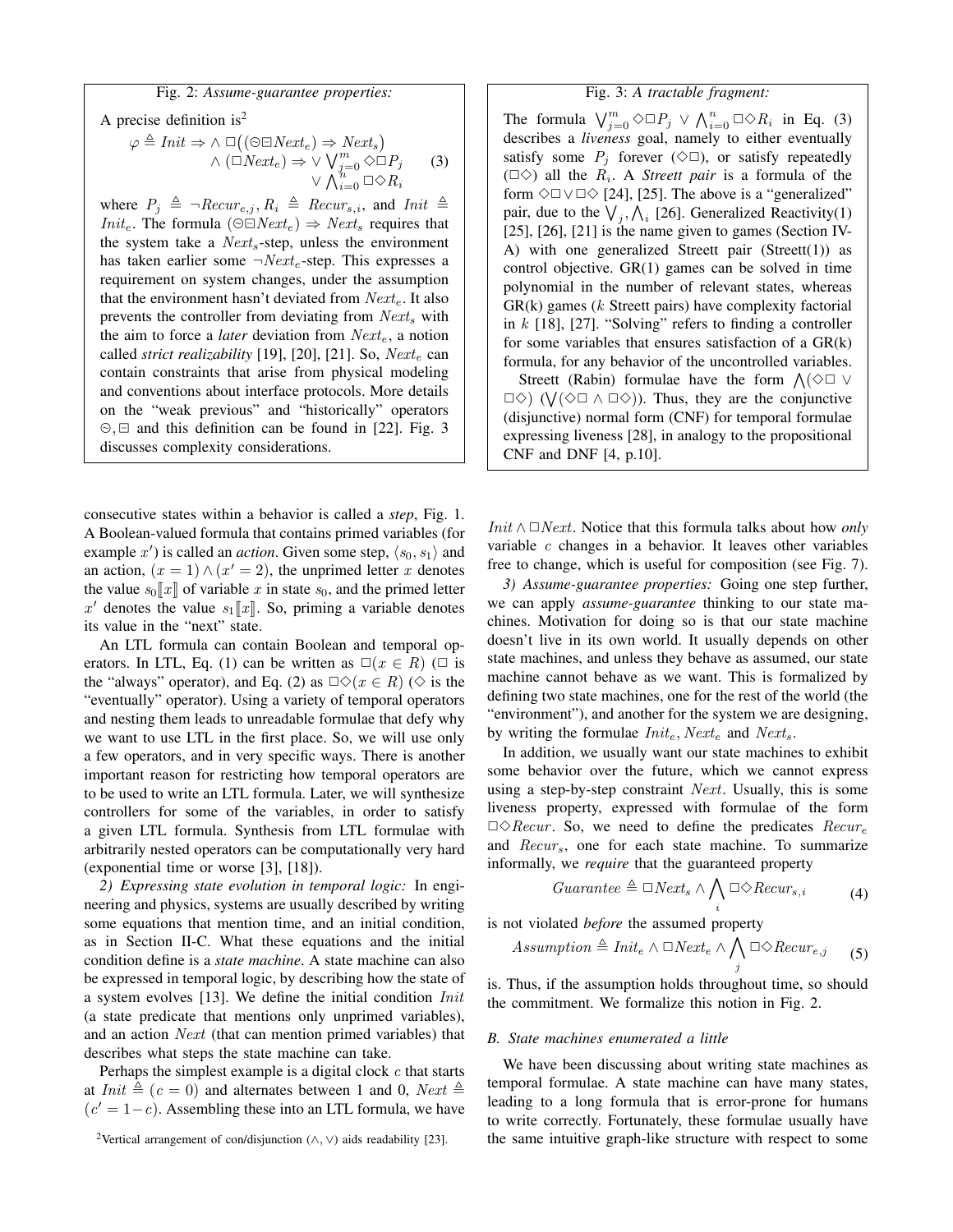

Fig. 4: A state machine defined using a graph.

#### Fig. 5: *Linguistic relativity:*

It should be noted that state machines go under many names and formalisms [29], so "transition system" is just a name for a particular data structure used here. It is helpful to think of state machines as predicateaction diagrams [30] that describe what some part of the world is doing, and leave unconstrained all unmentioned variables. This allows us to safely deduce properties that will continue to hold when we add components to the system. It is reflected by the conversion to temporal logic described below.

variable. The data structure used in TuLiP to help with such definitions is a graph annotated with nodes and edges, and we call it a "transition system" (see also Fig. 5).

A transition system can be defined as a tuple  $\langle Q, E, L_a, \ldots, L_w \rangle$  where  $Q$  is a set of "states",  $E \subseteq Q \times Q$ a set of edges, and  $L_a, \ldots, L_w \in [Q \rightarrow \mathbb{B}]$  are functions that label states. In order to use symbolic algorithms as those described in Section IV-B, it is convenient to write a temporal logic formula that describes the entire discrete problem. So, we need to convert the transition systems to formulae.

Let us use Fig. 4 as an example to describe the conversion to an LTL formula. In this example  $Q \triangleq \{0, 1, 2\}$ . A variable is selected to be used for signifying the current node. Here we chose variable *q* for that purpose. The possible transitions between nodes are defined by the edges *E* between them, so we can prime *q* to express *E* with the action

$$
Next(q, q') \triangleq \land (q = 0) \Rightarrow ((q' = 1) \lor (q' = 2) \lor (q' = 0))
$$
  
 
$$
\land (q = 1) \Rightarrow (q' = 2)
$$
  
 
$$
\land (q = 2) \Rightarrow (q' = 1).
$$

This means that when  $q = 1$  is the current node, then the next node should be  $q = 2$ . If some nodes have been designated as initial, then *Init* includes a corresponding constraint.

The state labeling functions are used to constrain the values of variables of interest, here variables *a* and *b*, as

StateLabels
$$
(q, a, b) \triangleq (a = L_a[q]) \wedge (b = L_b[q]).
$$

These result in the temporal formula

$$
TS \triangleq \Box (Next(q, q') \land StateLabel(q, a, b))
$$

*.*

So, the transition from node  $q = 0$  to  $q = 1$  can occur in a step  $\langle q, q' \rangle = \langle i, j \rangle$  that satisfies also  $(a = L_a[i]) \wedge (a' =$  $L_a[j]) \wedge (b = L_b[i]) \wedge (b' = L_b[j]).$ 

## *C. Hybrid dynamical systems*

As for descriptions of continuous state systems, TuLiP accepts various types of discrete-time dynamical system models. The simplest model that TuLiP accepts is an affine time-invariant system of the form:

$$
x[t+1] = Ax[t] + Bu[t] + Ed[t] + K,
$$
\n(6)

\ntemporal logic

or, in temporal logic

$$
AffineTimeInv \triangleq \Box(x' = Ax + Bu + Ed + K)
$$

where we require that, at any time  $t > 0$ , the continuous state  $x[t] \in \mathcal{X} \subset \mathbb{R}^n$ , and at any time  $t \geq 0$  the control input  $u[t] \in \mathcal{U} \subset \mathbb{R}^m$ , and assume that the disturbance  $d[t] \in \mathcal{D} \subset$  $\mathbb{R}^p$ , and the initial state  $x[0] \in \mathcal{X}_{Init}$ . The set  $\mathcal{X}$  is called the domain of the system. The sets  $X, U, D$  are represented as polytopes or unions of polytopes. A *polytope P* is a set defined by linear predicates, that is,

$$
\mathcal{P} = \{x \in \mathbb{R}^n : Hx \le h\} \subset \mathbb{R}^n \tag{7}
$$

We can also define state-dependent input bounds, by choosing *U* to be a polytopic subset of  $\mathbb{R}^{n+m}$ . A more general class of models are piecewise affine dynamical systems:

$$
x[t+1] = A_i x[t] + B_i u[t] + E_i d[t] + K_i,
$$
 (8)

if  $x[t] \in \mathcal{X}_i$ , where, for  $t > 0$ , we require that the state  $x[t] \in$  $\mathcal{X}_i \subset \mathbb{R}^n$ , and at any time  $t \geq 0$ , the control input  $u[t] \in$  $\mathcal{U}_i \subset \mathbb{R}^m$ , and assume that the disturbance  $d[t] \in \mathcal{D}_i \subset$  $\mathbb{R}^p$ , and the initial state  $x[0] \in \mathcal{X}_{Init}$ . The polytopic sets  $\mathcal{X}_i$ for  $i \in 1..k$  form a partition of the domain X. In order to represent piecewise affine systems, we use a collection of affine systems of the form Eq. (6) with disjoint domains.

It is also possible to describe switched system models with controllable and uncontrollable switches:

 $x[t+1] = A[s[t]]x[t] + B[s[t]]u[t] + E[s[t]]d[t] + K[s[t]],$ where the mode  $s[t] = \langle r[t], e[t] \rangle$  with  $r[t] \in 1..n_r, e[t] \in$  $1..n_e$ , being the discrete controllable and uncontrollable inputs that determine the system matrices  $A, B, E, K$ . We can also define switched piecewise affine systems where, for each mode *s*, the corresponding system is piecewise affine.

In order to specify properties of continuous-state systems, we introduce *continuous propositions* that are identified with subsets of the domain *X*. Let  $\{\mathcal{X}_i\}_{i=1}^k$ ,  $\mathcal{X}_i \subset \mathcal{X}$  be a collection of subsets of interest. For computational tractability, we assume that each  $\mathcal{X}_i$  is a polytope. Moreover, we assign "names",  $a_i \triangleq (x \in \mathcal{X}_i)$ , for each of these sets to be used in the LTL formulae. The finite sets of controllable and uncontrollable discrete inputs of switched systems can also be used as atomic propositions in an LTL formula if one wishes to impose assumptions or requirements about how these discrete inputs evolve.

# *D. Synthesis problems*

Two problems can be solved with TuLiP:

- 1) discrete synthesis that constructs a controller that realizes an LTL specification in the GR(1) fragment, and
- 2) computing controllers for hybrid systems from specifications of piecewise affine dynamics, continuous propositions, and GR(1) formulae.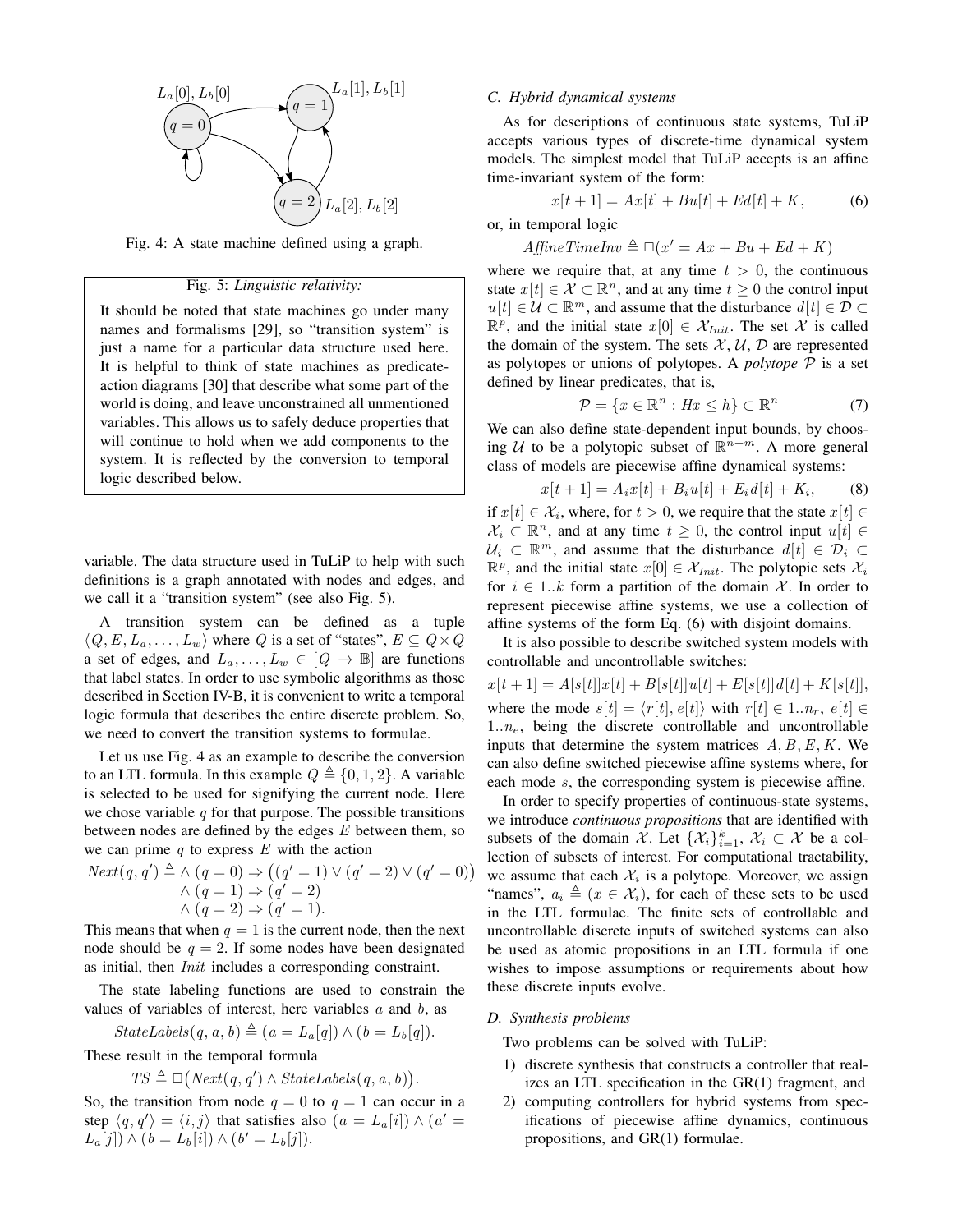## Fig. 6: *Moore or Mealy strategies?*

A Moore strategy *f* picks the next value *y ′* without knowing *x ′* , the environment's evolution in that same step [33]. In contrast, *x ′* is known to a Mealy strategy before it picks *y ′* [34]. Designing Moore machines as the components of a system is less error-prone, and leads to simpler composition and simulation. Mealy machines can lead to harder composition, due to the possibility of cyclic dependencies of function values and arguments [35].

These two problems are defined as follows.

*Problem 1:* [Discrete synthesis] Let *z* (*y*) be variables that the environment (system) controls and take discrete values. Let  $\varphi$  be a specification defined by an assumption of the form of Eq. (5), and a guarantee of the form of Eq. (4), as detailed in Fig. 2. Let *m* be a *memory* variable, to be used by the controller. Assume that *m* does not appear in *φ*.

The discrete synthesis problem with finite memory is that of finding: a controller function *f* for the next value *y ′* of the controlled variables, a memory update function *g*, and an initial memory value  $m_0$ , such that f and g realize  $\varphi$ , i.e.,  $Realization \Rightarrow \varphi$ , where

Realization 
$$
\triangleq \wedge m = m_0
$$
  
\n $\wedge \square \wedge y' = f[\langle m, y, z \rangle]$  (9)  
\n $\wedge m' = g[\langle m, y, z \rangle],$ 

and variables  $m, y, z$  take finitely many values [13, p.341]  $IsFiniteSet(DOMAIN f) \wedge IsFiniteSet(DOMAIN g)$ . (10)

This definition is simplified for introductory purposes. A formal definition can be found in [31], which is based on [32]. Formalization avoids unintended controllers as solutions, for example a function with empty domain. For compatibility with existing literature on synthesis [21], the above definition is stutter sensitive (see Fig. 7), thus not in  $TLA<sup>+</sup>$ . Problem 1 can be defined in TuLiP with a combination of temporal logic formulae Section II-A.3 and transition system data structures Section II-B, which are internally converted to formulae too, in order to assemble *φ*. TuLiP can synthesize both Moore and Mealy strategies (see Fig. 6).

*Problem 2:* [Synthesis for hybrid systems] Given continuous dynamics  $x[t+1] = Ax[t] + Bu[t] + Ed[t] + K$  and sets *X*, *D*, *U*, polytopes  $\{\mathcal{X}_i\}_{i=1}^k$  as continuous propositions, and a temporal logic formula  $\varphi$  over  $z, y$  and  $\{\mathcal{X}_i\}_{i=1}^k$ , the continuous synthesis problem is to find a continuous controller for *u* as a function of the continuous state *x* and discrete environment variables *z*, and a discrete controller for *y'* as a function of *z*, *y*,  $\{X_i\}_{i=1}^k$ .

The continuous problem can be solved by constructing and solving a suitable discrete problem first, and then using its solution to control the hybrid system. One can pose a similar hybrid systems synthesis problem for other classes mentioned in Section II-C.

# Fig. 7: *Stutter-invariant properties:*

A temporal logic property *φ* is *invariant under stuttering* if, however we repeat or remove repetitions of states from a behavior  $\sigma$  that satisfies  $\varphi$ , the resulting behavior  $\tau$ , too, satisfies  $\varphi$  [13, p.17].

$$
\sigma \qquad (SA)
$$
\n
$$
\sigma
$$
\n
$$
(SA)
$$
\n
$$
(SB)
$$
\n
$$
(SC)
$$
\n
$$
(SC)
$$
\n
$$
(SC)
$$
\n
$$
(SC)
$$
\n
$$
(SC)
$$
\n
$$
(SC)
$$
\n
$$
(SC)
$$
\n
$$
(SC)
$$
\n
$$
(SC)
$$
\n
$$
(SC)
$$
\n
$$
(SC)
$$
\n
$$
(SC)
$$
\n
$$
(SC)
$$
\n
$$
(SC)
$$
\n
$$
(SC)
$$

In this paper, we did not insist on stutter-invariance, mostly for compatibility with existing literature on games and hybrid systems. Nonetheless, stutterinvariance is the cornerstone for writing hierarchical specifications [12], and their composition [19], because it allows for simple time refinement [36]. Proving system refinement becomes simply proving logical implication (*⇒*) between formulae at different levels [37].

## III. SOFTWARE ARCHITECTURE

We discuss the software architecture from the user and developer viewpoints. For the user, we give an overview of entry and exit points, and how different modules correspond to sections in this paper. For the developer, we describe how and why the toolbox has evolved to its current structure. The architecture reported here should be understood as a recommendation, not as a frozen programming interface.

TuLiP can be thought of as a compiler that takes as input a problem description, and returns a controller, or raises an error if a controller cannot be found by the methods implemented. As discussed in Section II, there are several different ways to describe a problem, which can be combined. These include temporal logic formulae, graph-like data structures to represent discrete behaviors (transition systems), and linear difference equations over polytopic domains. Formulae are more naturally represented as strings, graphs as dictionaries of dictionaries (using the Python package networkx [38]), linear continuous dynamical systems with matrices, and polytopes in H-representation, as the matrices *H , h* of Eq. (7), together with methods for operating on them. These can be thought of as a frontend.

This affinity to data structures is reflected in how the TuLiP package is organized. In Python, there are scripts, modules, and packages. Scripts and modules are single files, whereas packages comprise of modules and subpackages. The subpackages and modules of the tulip package [39], shown in Fig. 8, correspond to the aforementioned ways of describing a problem instance. Four organizational entities comprise the frontend:

- tulip.spec: a module for parsing, representing, manipulating, and translating formulae (Section II-A),
- *•* tulip.transys: a subpackage for representing, translating to logic, and plotting graphs that serve as transition systems (Section II-B),
- *•* tulip.hybrid: a module to represent piecewise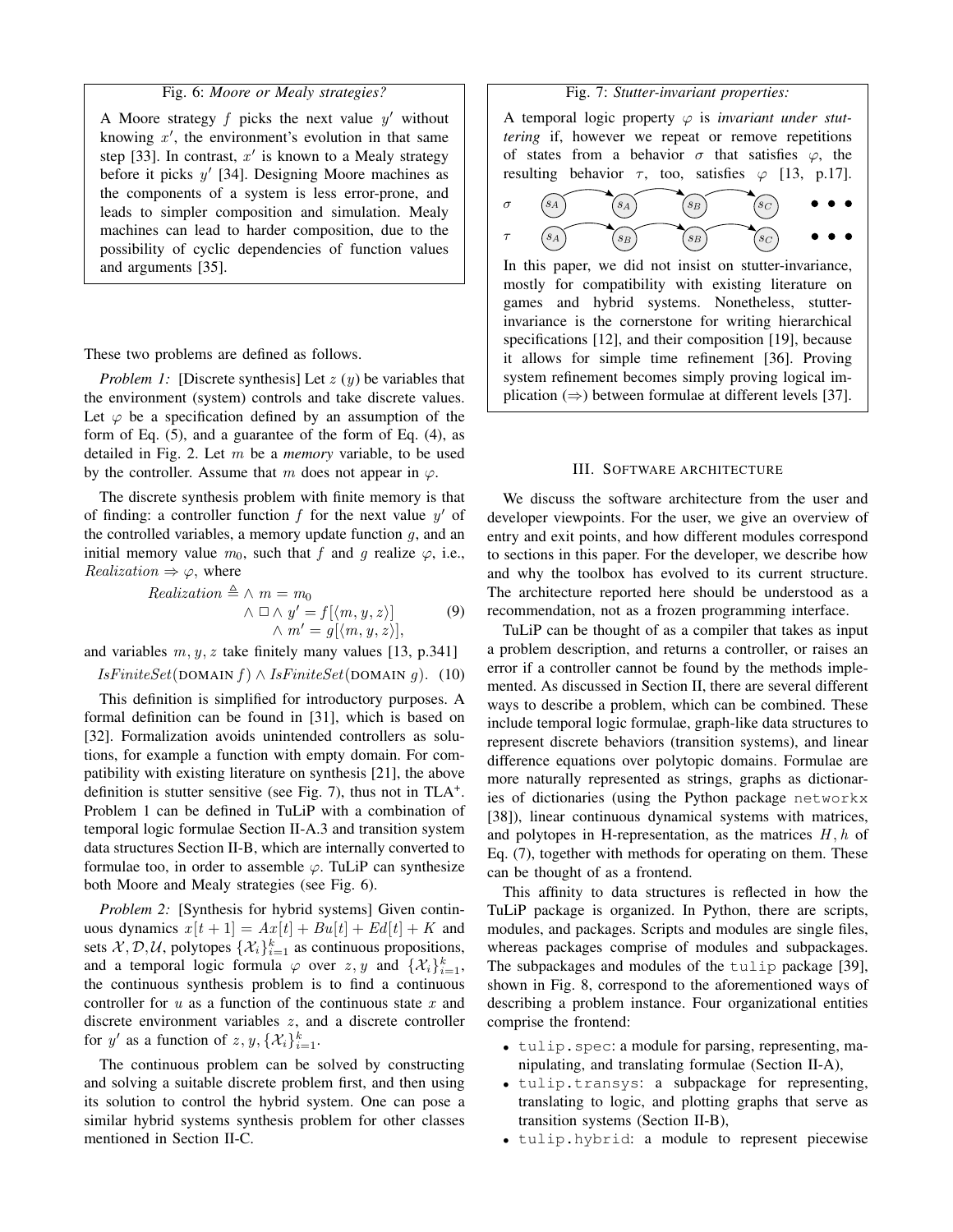

Fig. 8: Architecture of the temporal logic planning toolbox.

affine continuous dynamical systems with control inputs and disturbances (Section II-C),

*•* polytope: a package for representing and operating on polytopes [40], both convex and non-convex, using linear programming in the background. Initially based on v2 of the multi-parametric toolbox (MPT) [41].

The above pieces provide the means for representing and processing input to TuLiP. They do not include algorithms that solve the control design problem. These algorithms form the core of problem solving. Some of these algorithms have been implemented within TuLiP, and others separately:

- tulip.abstract: discretization of continuous dynamics (Section IV-C),
- *•* tulip.interfaces and tulip.synth: interfaces to solvers of discrete games (specs in GR(1) or LTL),
- *•* gr1c: solver for GR(1) games [42] (Section IV-A), implemented in C using the BDD library CUDD [43],
- omega: Python package that implements solving GR(1) games, compiling first-order logic over bounded integers [44], [45] (Section IV-A), and interfaces to BDDs using CUDD via dd [46] (Section IV-B). Structured on principles and experience from tulip.

Organizationally, we have found that as algorithms are used more and their APIs solidify, they grow into separate, reusable packages. TuLiP went through many phases during its development, and it is still changing. We have found that making installation as easy as possible is crucial to encourage people to try new software. TuLiP can run entirely in Python. Packages in pure Python are easy to install, with no need to compile hardware-specific code and the associated complications. However, they can be slower for solving demanding problems, so an implementation in C or another performance-oriented language can be well motivated.

We have approached this problem with a dual implementation: a simpler, more readable, and typically slower pure Python solving layer (both BDD operations to solve games, as well as linear programming), and a faster implementation in C, using glpk [47] for linear programming, and CUDD for BDDs [43]. For educational, algorithm prototyping, and software evaluation purposes, the Python implementation



Fig. 9: The meaning of controllable predecessors.

suffices. For large, industrial-size problems, the C implementation can be used. In many cases, the same code is running, just with a different library underneath. Other helpful observations were Alan Perlis' advice to structure data late and prefer functions [48], and to follow the design philosophy of PEP20 [49]. Simple is better than complex.

# IV. WORKING PRINCIPLES

# *A. Solving games*

Any design problem can be summarized as "We want to construct a system *f* , such that *for every* reasonable behavior of the world...". More formally, this can be expressed as PICK  $f : \forall x : \varphi(f, x)$ , which can be solved only if the formula  $\exists f : \forall x : \varphi(f, x)$  is true [50]. This is the *Skolemized* form of the synthesis problem [3] [5, p.18], and is similar with how control problems are usually phrased by engineers.

The nesting of different quantifiers *∃∀* constitutes *alternation*, imagined as a game [51], [52]. Alternation can equivalently be written in a step-by-step form, where *f* actuates on the system, then the dynamics *x* evolves, and this repeats forever. This iterative description is more amenable to computation, and leads to algorithms that solve games and construct winning strategies, as we discuss below.

The example shown in Fig. 9 is a game where we want to find how to move, in order to successfully reach the *Goal*. Let *Nodes* be the set of nodes in this game. At each disk, we (*∃*) pick the next node, and the environment (*∀*) picks from boxes. Let us first find from *where* we can win. Precisely, from which nodes can we end in *Goal*, after taking 0 or more steps? Clearly, any nodes inside *Goal* are winning. Also, all nodes from where we can reach *Goal* within one step are winning too. But, when can we take a step to reach *Goal* from a node?

Suppose we are at node 1. We can step across the edge *⟨*1*,* 4*⟩* to reach *Goal*, so 1 is such a node. At node 2, the environment moves, but any edge it chooses to traverse leads to *Goal*. So, there is a way to ensure that, from nodes 1 and 2, any possible behavior will reach *Goal*. Unlike nodes 1 and 2, from node 3 the environment moves, and it can avoid *Goal*, by remaining at node 3 (self-loop). The reasoning we just described can be written as

$$
CPre_i(u, Goal) \triangleq
$$
  
\n
$$
\lor \land IsADisk(u)
$$
  
\n
$$
\land \exists v \in Nodes : v \in Goal \land IsAnEdge(u, v)
$$
 (11)  
\n
$$
\lor \land IsABox(u)
$$
  
\n
$$
\land \forall v \in Nodes : v \in Goal \lor \neg IsAnEdge(u, v).
$$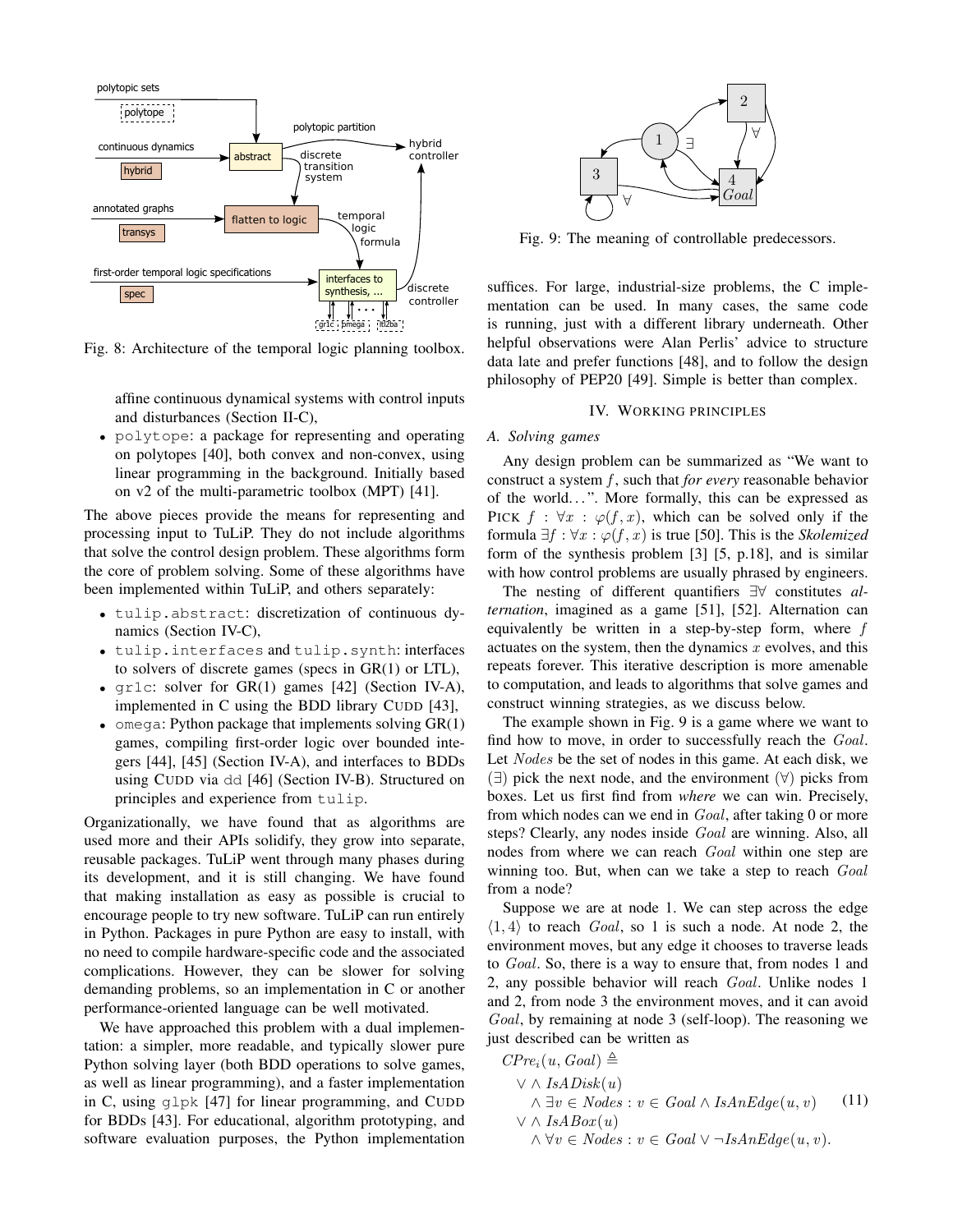

Fig. 10: An attractor is the answer to a reachability game.

This is called the *controllable predecessor* operation, and the game just described a *reachability game* [24]. The subscript  $i$  signifies our player. By iterating Eq.  $(11)$ , we can compute whether *Goal* can be reached from some node *u* in at most *k* steps (where  $k \geq 0$ ) [53]

$$
Attractor_i(u, Goal, k) \triangleq \text{ IF } k = 0
$$
  
\nTHEN  $u \in Goal$   
\nELE  $\vee$  Attactor<sub>i</sub> $(u, Goal, k - 1)$   
\n $\vee$  CPre<sub>i</sub> $(u, \{w \in Nodes :$   
\nAttraction<sub>i</sub> $(w, Goal, k - 1)\} ).$ \n(12)

For  $k = 0$ , the  $Attractor_i(u, Goal, 0)$  is  $u \in Goal$ , meaning that *u* is already in the *Goal*. For  $k > 0$ , the *Attractor<sub>i</sub>*( $u$ , *Goal*,  $k$ ) is defined recursively: from  $u$ , either we can reach *Goal* in at most *k −* 1 steps (the disjunct  $Attractor<sub>i</sub>(u, Goal, k-1)$ , or we can reach some node that can reach *Goal* in at most *k−*1 steps (disjunct *CPrei*(*u, ...*)).

When writing a game solver, Eq. (12) is used iteratively to compute sets of nodes, starting with  $X_0 \triangleq \{u \in Nodes:$ *Attractor<sub>i</sub>*( $u$ *, Goal*, 0)}. Then, we compute  $X_k \triangleq \{u \in$  $Nodes:$   $Attractor_i(u, Goal, k)$ } for  $k = 1, 2, \ldots$  Under certain conditions that are typically satisfied by the games under study [5], it can be proved that this iteration reaches a *fixpoint*  $X_{k+1} = X_k$  for some *finite*  $k \in \mathbb{N}$ . In this particular iteration, the result is a *least* fixpoint, shown in Fig. 10, and is the *attractor* of the *Goal* nodes.

Dually, we might want to solve a *safety* game, finding the states from where we can remain forever within a set of nodes *G*, which is computed similarly by slightly differently. The solution of a  $GR(1)$  game is obtained by finding the solution to a triply nested fixpoint, where the innermost and outermost iterations compute greatest fixpoints, and the middle iteration a least fixpoint (see also Fig. 11).

# *B. Symbolic algorithms using binary decision diagrams*

*a) Symbolic vs enumerative methods:* From Section IV-A, we see that solving games involves reasoning about states. This requires a representation of states. A simple

# Fig. 11: *Assume-guarantee Controllable predecessors:*

When we program a game solver, we need to write the controllable predecessor *CPre<sup>i</sup>* of Eq. (11) for the specification that we are given in the form of an assumption, Eq. (5), and a guarantee, Eq. (4) (that describes an "open system" [20]). For the way that Fig. 2 combines an assumption with a guarantee, *CPre<sup>s</sup>*  $(s$  stands for "system") becomes<sup>3</sup>

$$
CPre_s(\langle x, y \rangle, Target) \triangleq \exists y' : \forall x' : \land Next_s(x, y, y') \land (Next_e(x, y, x') \Rightarrow \langle x', y' \rangle \in Target),
$$
\n(13)

where the system controls variable *y* and the environment  $x$ . The order that quantifiers are nested means that the system picks *y ′* without knowing the exact value of *x ′* . Also, it can violate *Next<sup>s</sup>* only in some step *after Next<sup>e</sup>* is violated. This corresponds to  $\odot \Box$  [22] from Fig. 2.



First, our system picks *y ′* , and then all *x ′* should either violate *Next<sup>e</sup>* , or lead to the desired *Target*.

Notice that the *Next*<sub>*e*</sub> above mentions the values  $x, y$ and *x ′* . It does not mention the next system values *y ′* . This means that we make no assumption as to whether the environment can react or not to  $y'$ , when it picks *x ′* . In other words, we do not rely in the assumption *Next<sup>e</sup>* on whether the environment will comprise Moore or Mealy strategies (Fig. 6). From the perspective of *CPre<sup>s</sup>* , the environment could have been a Moore strategy, it just doesn't matter, because *Next<sup>e</sup>* is *independent* of *y ′* . If, instead, we mentioned *y ′* within  $Next<sub>e</sub>$ , then we would have to ensure that such a specification faithfully models the physical problem that we are solving.

and "tangible" representation is to *enumerate* each state within computer memory. For example, store 2 floating-point numbers for the coordinates of a two-dimensional dynamical system, while integrating its trajectory. In general, the number of states is exponential in the number of variables. So, enumerated representations become impractical.

In model checking [54], enumeration can be viable, because there is only one kind of quantification, typically universal quantification for proving validity. For problems with only universal quantification, we can always negate them to solve a problem with existential quantification. In contrast, game solving involves alternating quantification (Section IV-A), so negation doesn't eliminate universal quantification any more. Enumeration in the presence of universal quantification can lead to problems, because of its exhaustive character.

<sup>3</sup>Writing primed values as arguments to a predicate is incorrect. We do it only here, to emphasize what variables appear in each predicate.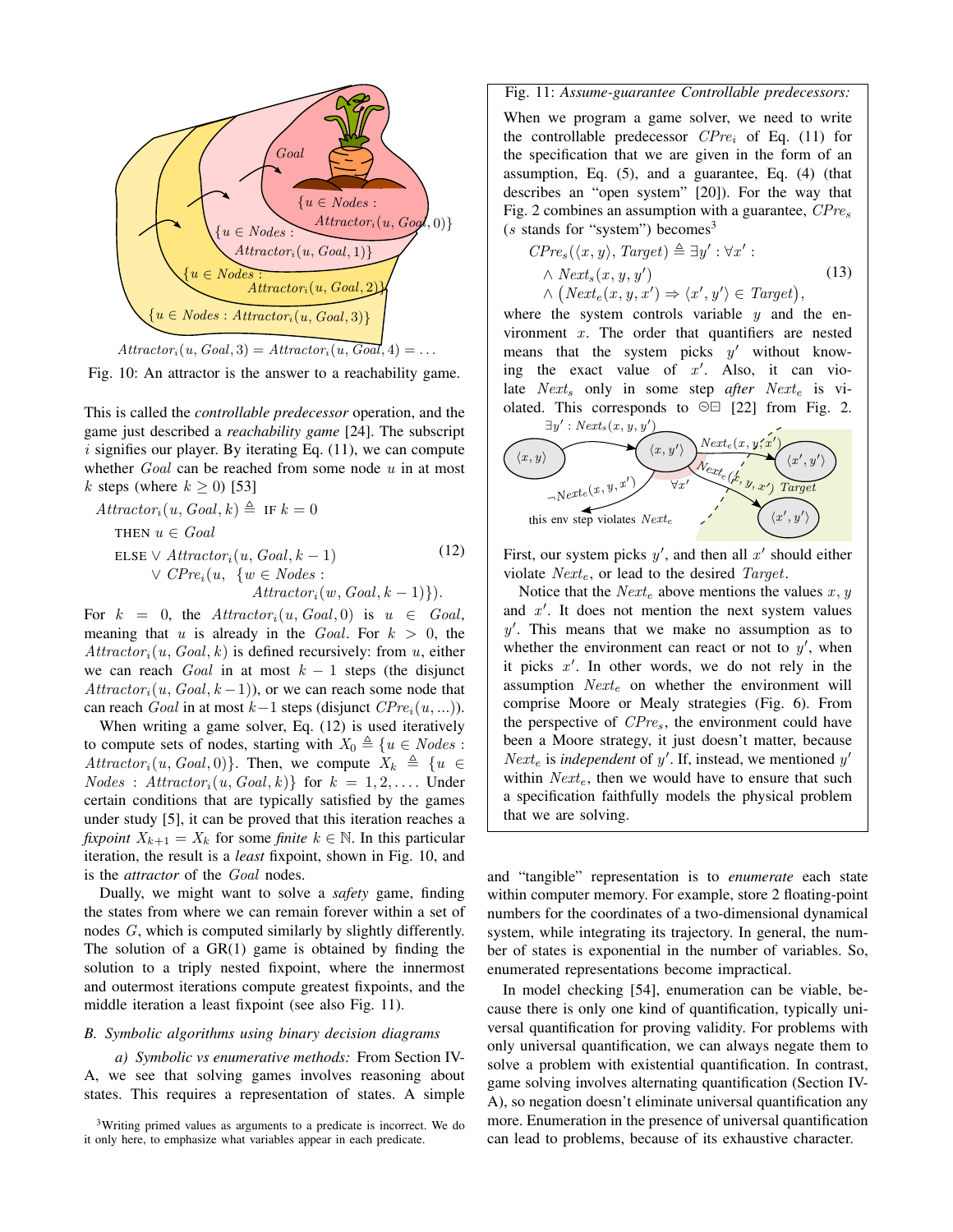*b) Binary decision diagrams:* A symbolic data structure represents in memory *sets* of states, not individual states. This enables symbolic methods to scale well, though the worst-case complexity remains exponential.

The algorithms that we describe here use reduced ordered binary decision diagrams (ROBDDs) [55] as symbolic representation of state sets. For brevity, we will introduce ROBDDs with a small example, shown in Fig. 12.



Suppose that we want to represent some subset of the set  $D \triangleq \{0, 1\} \times \{0, 1\}$ with an ROBDD. We will use the variables  $x, y$  to name elements in this set, so that  $\langle x, y \rangle \in D$ . An ROBDD is a directed acyclic graph, with nodes arranged in layers called *levels*. The levels are indexed and ordered, with level 0 at the top and level *n* at the bottom. Each level above

*n* is associated to a variabe. In this example,  $n = 2$  and level 0 corresponds to variable  $x$ , level 1 to  $y$ . The bottom node represents the values TRUE and FALSE. Each other node *u* has exactly two successors: *v* (low, dashed edge) and *w* (high, solid edge). The node named "x-4" is node  $u = 4$ , at level 0. Level 0 is associated to variable  $x$ , so to node 4 too.

A node at level *j* describes a set of assignments to the variables of levels  $j$ .. $(n-1)$ . For example, node 4 describes the assignments  $\langle x, y \rangle \in \{ \langle 0, 1 \rangle, \langle 1, 0 \rangle, \langle 1, 1 \rangle \} = \{ p \in$  $D: p[0] \vee p[1]$ . Given the assignment  $\langle x, y \rangle = \langle 0, 1 \rangle$ , we decide whether it belongs to the set represented by node 4 as follows. Start at the mentioned node, 4. If *x* is true, follow the "low" successor (dashed edge to 3), otherwise the "high" successor (solid edge to 1). If the edge is marked with "- 1" ("complemented"), then negate the final answer. Edges point only from higher to lower levels. In the assignment  $(0, 1)$ , *x* is 0, so we follow the dashed edge to node 3. Variable *y* is 1, so we follow the solid edge from node 3 to node 1, obtaining the answer TRUE. So, the assignment  $\langle x, y \rangle = \langle 0, 1 \rangle$  *is* in the ROBDD with node 4 as root. In contrast,  $\langle x, y \rangle = \langle 0, 0 \rangle$  is *not*, because it leads to node 1 via the complemented edge (dashed) from node 3 to 1, with answer FALSE (negated TRUE).

BDDs are not a panacea. They, too, suffer from exponential worst-case complexity. Nevertheless, BDDs do enable solving very large problems that would otherwise be unmanageable. The size (number of nodes) of BDDs is what dominates the efficiency of a symbolic approach. Given *m* nodes, there are *m*(*m−*1) directed edges possible, so at most 2 *<sup>m</sup>*(*m−*1) different directed graphs we can construct. Given *n* variables assigned values from  $\{0, 1\}$ , there are  $2^{2^n}$  possible *sets* of assignments. Thus, some set of assignments can be represented only with a BDD of size  $m = \mathcal{O}(\sqrt{2^n})$ . This means that there are sets that have exponential BDD size, whatever variable order we choose. In fact, this is the case for *almost all* sets [56, Thm.7]. Even worse, multiplication (thus division and modulo too) is an operation that cannot be represented efficiently with BDDs [57].

In addition, the *same* set can be represented with different variable (level) orders. By reordering the levels, we can



Fig. 13: A good variable order places selectors above data.

represent some sets with exponentially smaller BDDs. To understand what effect the variable order has, it helps to think of *selector* and *data* variables [58, 1, Sec.7.2.3, 7.4.1, 7.5.3]. A simple example is a bit-valued array *a*[*k*] with 8 elements. To represent *any* bit array of this size, we need 3 bits  $k_0, k_1, k_2$  to encode *k* and 8 bits  $a_0 \cdot a_7$  for the element values. In this example, the index bits  $k_i$  are control variables, and the element values are data variables. If  $k_i$  appear above  $a_i$  in the variable order, then the BDD has a small size, as shown in Fig. 13a. Reversing this order causes a blowup in size, as in Fig. 13b. The reason is that, as we go from top to bottom, if we first encounter  $k$ , then it "tells" us which  $a_i$  bit to read next. In this sense, index  $k$  "selects" the data  $a_i$  to read. In contrast, if we encounter *a<sup>i</sup>* first, then we have to read *all* the array, so that when we finally reach *k*, we can recall the appropriate value of bit *a<sup>k</sup>* .

Operations on BDDs rely on memoization to avoid recomputing a result that is encountered multiple times during traversal [59]. A BDD manager takes care of keeping reference counts for each BDD node, collecting garbage that is not referenced any more, and invoking reordering of levels based on some suitable heuristic. A reordering heuristic that works well is Rudell's sifting [60]. In practice, a BDD package operates on BDDs with thousands to millions of nodes within seconds to minutes.

TuLiP interfaces to both a Python and a C implementation of BDDs. The package dd [44], [46] contains a pure Python BDD implementation, as well as Cython [61] bindings to the C library CUDD [43], with the same API for both. This allows developing an algorithm in Python, where debugging is simpler and modifications faster, and choosing whether to compile CUDD only at deployment, without changing the implemented algorithm.

To write a game solver that uses BDDs, we need to initialize a BDD manager, define the variables of interest, and then call Boolean operators to create bottom-up the BDDs that represent the actions *Next<sup>e</sup>* and *Next<sup>s</sup>* , and the other predicates in Eqs. (4) and (5), from the parsed Boolean formulae. After this preprocessing is done, we can again call Boolean operators with BDDs as arguments, to iteratively compute Eq. (11) and thus solve a reachability game, as described in Section IV-A.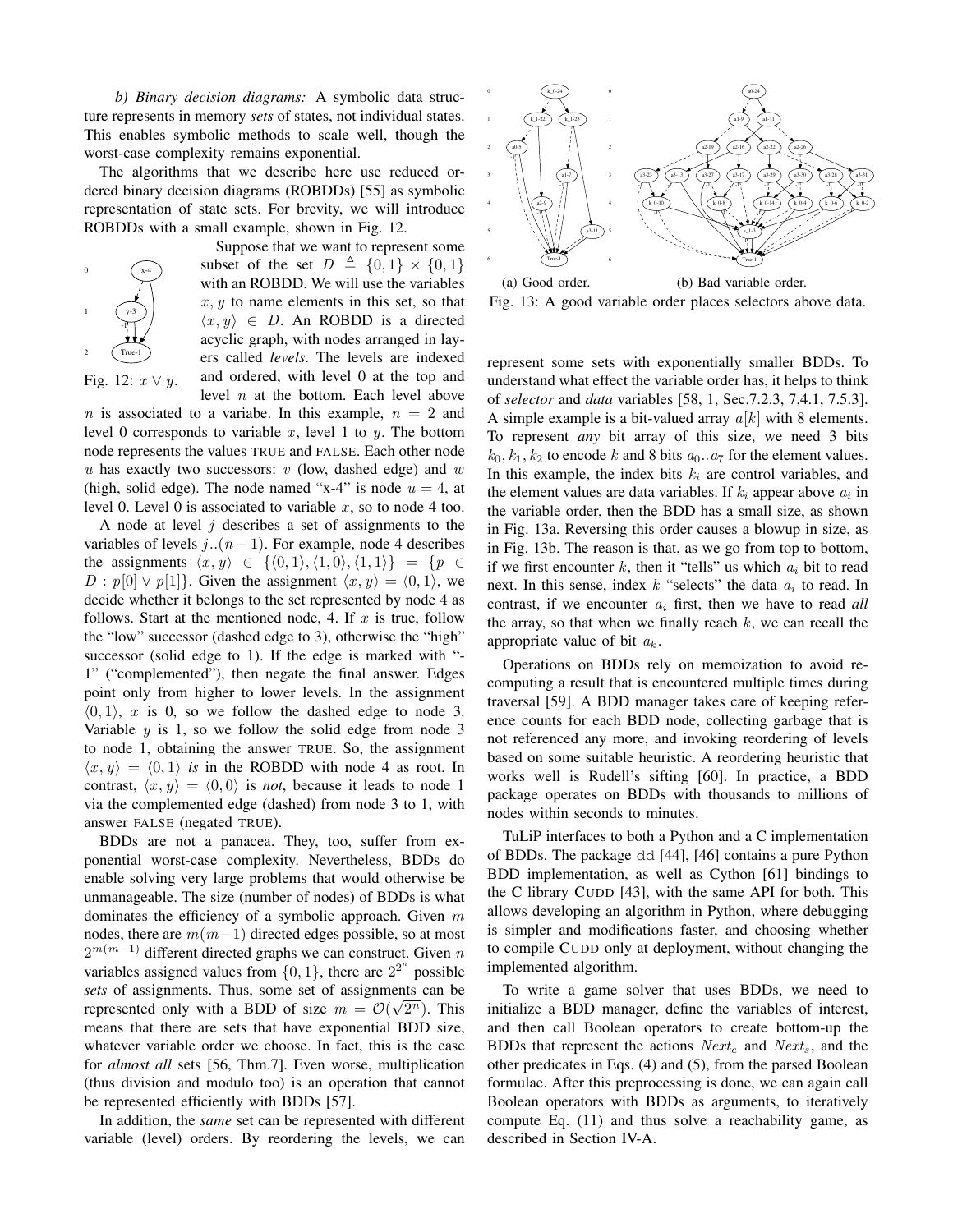## *C. Abstraction and low-level controllers*

The main synthesis routine in TuLiP solves Problem 1 or its variants with finite transition systems as inputs. In order to synthesize controllers for a hybrid system using TuLiP, we construct a finite transition system representation of the hybrid system. We call this process abstraction. There are several abstraction techniques developed in the past decade  $[62]$ ,  $[63]$ ,  $[64]$ ,  $[65]$  and some of them are being integrated in TuLiP. Next, we briefly explain the main abstraction algorithm implemented in TuLiP, proposed in [14] and how the transitions in the abstract transition system can be implemented by a low-level controller that picks the inputs of the hybrid system.

For the abstraction to be useful, it needs to preserve certain properties. Recall that we have identified a collection of continuous propositions associated with the subsets  $\{\mathcal{X}_i\}_{i=1}^k$ of interest in the domain  $X$  of the hybrid system. The properties we want the abstraction to preserve are those related to these propositions.

Let us introduce labeling functions  $L_{X,i} \in [\mathcal{X} \to \mathbb{B}]$  for the hybrid system such that  $L_{X,i} \triangleq [x \in \mathcal{X} \mapsto (x \in \mathcal{X}_i)].$ Let  $a_i$  be variable names (propositions) that will be set equal to  $(x \in \mathcal{X}_i)$  below. The abstraction algorithm aims to find an abstraction function  $\alpha \in [\mathcal{X} \to Q]$  and a set  $E \subset Q \times Q$ of transitions such that

- (i)  $\alpha$  is proposition preserving, that is, for any  $q \in Q$ and for any  $x \in \alpha^{-1}[q]$ , the labels match, i.e., for all variables  $a_i$ , it is  $L_{a_i}[q] = L_{X,i}[x]$ ,
- (ii)  $\langle q, q' \rangle \in E$  only if, for all  $x_1 \in \alpha^{-1}[q]$ , there exists an input sequence  $\langle u_1, \ldots, u_N \rangle \in \mathcal{U}^N$  such that for all  $\langle d_1, \ldots, d_N \rangle \in \mathcal{D}^N, x_{N+1} \in \alpha^{-1}[q'], \text{ and } x_i \in \alpha^{-1}[q]$ for  $i \in 1..N$ .

Here, the horizon length *N* is a user-defined parameter that synchronizes the steps the abstract transition system takes with *N* discrete-time steps the hybrid system takes. If there is an external environment the system interacts with, it is assumed to remain constant in this horizon.

Roughly speaking, the abstraction function partitions the state space, where each part is associated with a discrete state of the transition system. And, the transitions of the transition system are constructed in a way that for each transition, there is a continuous control input sequence that can mimic that transition on the hybrid system. The continuous control input sequences can be computed as needed at run-time by solving finite time constrained reachability problems [14], [15]. A TuLiP controller for a hybrid system has a two-layered hierarchical structure. We call the software module computing continuous control inputs by solving the reachability problem the *continuous controller* or the *lowlevel controller*. Whereas, the software module resulting from the game solving is called the *discrete controller* or the *high-level controller*. Fig. 14 demonstrates the partitioning, abstraction, and evolution of the state of the hybrid system with the hierarchical controller.

Some variants of condition (ii) are also implemented in TuLiP. The version defined above is called *open-loop* as the

control inputs  $u_i$  are computed once  $x_t$  is observed. There is also a *closed-loop* variant, where, we require:

(ii)\*  $\langle q, q' \rangle \in E$  only if for all  $x_1 \in \alpha^{-1}[q]$ , there exists *u*<sub>1</sub>  $∈$  *U*, for all *d*<sub>1</sub>  $∈$  *D*,  $…$ , there exists *u<sub>N</sub>*  $∈$  *U*, for all  $d_N \in \mathcal{D}$  such that  $x_{N+1} \in \alpha^{-1}[q']$ , and  $x_i \in \alpha^{-1}[q]$ for  $i \in 1..N$ .

Here, the continuous controller is allowed to measure the state *x* at each discrete time step as opposed to the openloop case where the state is measured only every other *N* discrete time steps [66]. Other variants of condition (ii) include relaxing the synchronization assumption and allowing transitions from one part to the other to take up to *N* steps instead of exactly *N* steps.

Finally, let us allude to the computation of the abstraction function (or equivalently, the partition it induces) and the transitions. The main idea behind the computation of the partition is the bisimulation algorithm [54], [62]. This algorithm starts with the coarsest possible partition that satisfies (i), and incrementally creates new parts by splitting the existing parts based on reachability relations. A part  $P_i$  in the partition is said to be *reachable* from another part  $P_j$  if for all  $x_1 \in P_j$ , there is a control input sequence as in condition (ii) (or its variants) such that  $x_N \in P_i$ . Let  $P_i$  be reachable from a subset  $P'_j$  of  $P_j$ . Then, the part  $P_j$  is split into two parts:  $P'_j$  and  $P_j \setminus P'_j$ . The algorithm stops if no more parts can be split or the parts in the partition become sufficiently small [14]. The transitions in the end are also inferred from the reachability relations. Whether a part *P<sup>i</sup>* is reachable from another part  $P_j$  can be verified using polytopic operations such as lifting and projection [15].

## V. EXAMPLES

#### *A. Simple autonomous vehicle*

This section describes a simple example where a controller is synthesized using TuLiP for a representative hybrid system with piecewise affine dynamics. This demonstration is loosely inspired by the problem of planning based on faults in the sensor system for "Alice", the autonomous vehicle developed by Caltech for the 2004–2007 DARPA Grand Challenge [67]. The vehicle velocity has an operating range of  $\mathcal{X} = [0, 20]$  miles/hr. The vehicle is assumed to have three driving modes: "Slow/Stop", "Moderate", and "Fast". Slow/Stop corresponds to the speed range 0–10 miles/hr, Moderate to 10–15 miles/hr, and Fast to 15–20 miles/hr.

The vehicle is modeled as having the simple piecewiseaffine discrete dynamics of the form

$$
x[t + 1] = a_i x[t] + b_i u[t] + c_i d[t],
$$

where *i* denotes the driving mode. The constants  $\langle a_i, b_i, c_i \rangle$ have values  $\langle 1, 1, 1 \rangle$  for the mode "Slow/stop",  $\langle 1.3, 2, 1 \rangle$ for "Moderate", and *⟨*1*.*6*,* 2*.*8*,* 1*⟩* for "Fast". For each time  $t > 0$ :  $x[t] \in \mathcal{X}$ . Similarly, the control input  $u[t] \in \mathcal{U}$ and disturbance  $d[t] \in \mathcal{D}$ . Both  $\mathcal{U}$  and  $\mathcal{D}$  are bounded real intervals. The vehicle has multiple sensors (Lidar and Stereo). It is assumed that a healthy Stereo camera can make accurate short-range measurements, while a functional Lidar accurate long-range measurements. Based on sensor health,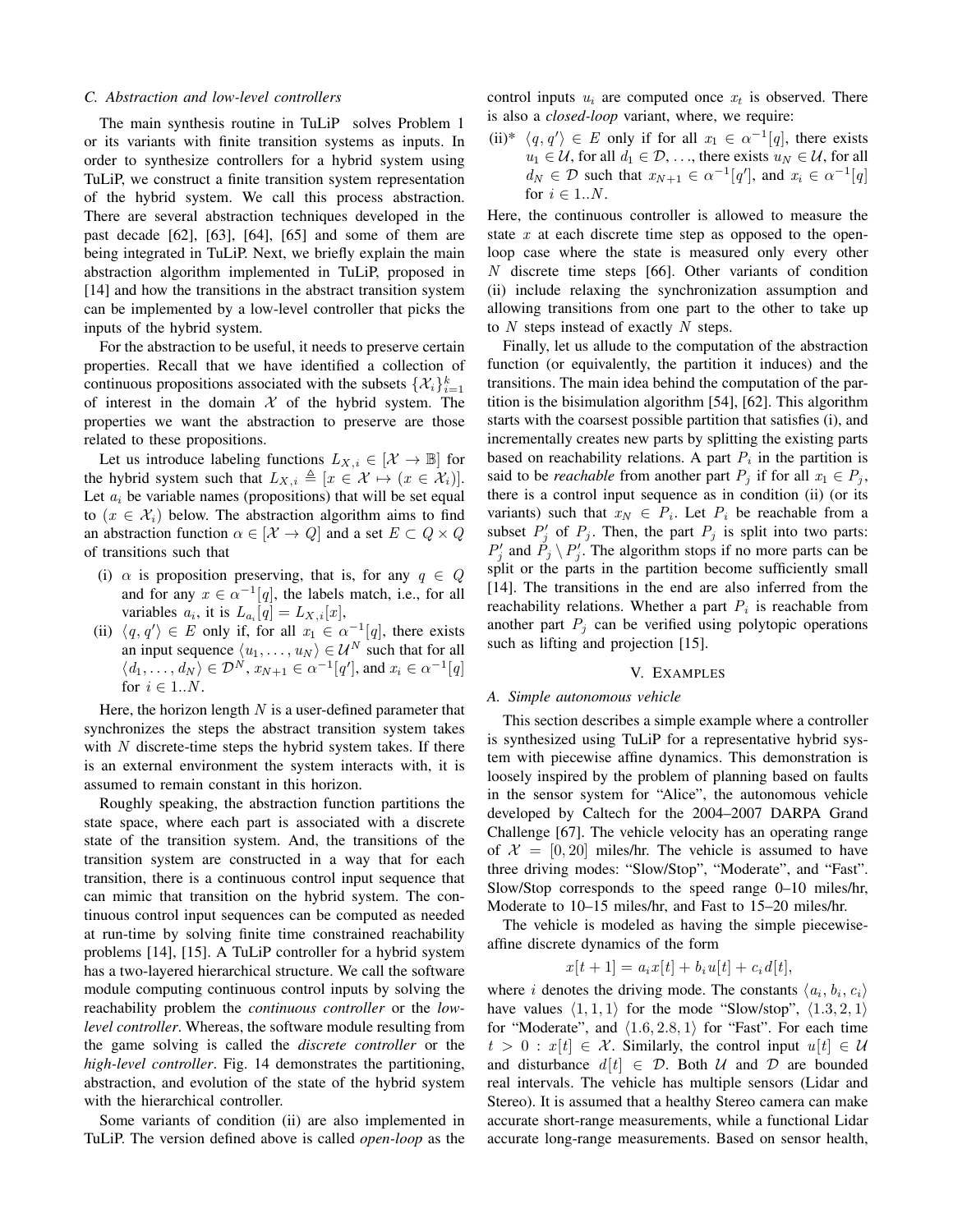

Fig. 14: Abstraction of continuous state *x* to discrete state *q*, refinement of partition  $\mathcal{X}_0, \mathcal{X}_1$ , and concretization of synthesized discrete controller using finite-horizon control.

the vehicle is required to determine the control action for the vehicle to transition to a drive-mode (appropriate speed) that is safe with respect to the current sensor health status. The vehicle has a sensor that measures the ambient lighting and provides feedback on whether the vehicle lights should be turned on or off. The synthesized controller also has to ensure this requirement. The system specification is the following:

- 1) Continuously-valued control inputss in  $\mathcal{U} \triangleq [-2, 2]$
- 2) Disturbance assumed in  $\mathcal{D} \triangleq [-0.01, 0.01]$
- 3) The vehicle is initially at the Stop/Reboot state
- 4) Initially all sensors are off (or are not functional)
- 5) The vehicle does not change driving modes, unless necessary
- 6) If both long-range and short-range sensing are healthy, the vehicle must drive fast, unless it loses sensing
- 7) If short-range sensing is not healthy, the vehicle must eventually stop until the sensor comes back on
- 8) The vehicle must always eventually drive in moderate/fast modes
- 9) Both sensors are always eventually functional
- 10) If and only if it is dark, the lights must go on.

| Index | LTL formula of specification                                                                                                               |
|-------|--------------------------------------------------------------------------------------------------------------------------------------------|
| 3     | init                                                                                                                                       |
| 4     | $\neg$ <i>lidon</i> , $\neg$ <i>steron</i>                                                                                                 |
| 5     | $(fast \wedge (steron \wedge lidon)) \Rightarrow fast'$                                                                                    |
|       | $(slow \land (\neg \text{steron} \land \neg \text{lidon})) \Rightarrow slow'$                                                              |
|       | $(moderate \wedge (steron \wedge \neg lidon)) \Rightarrow moderate'$                                                                       |
| 6     | $\Box((\mathit{lidon} \land \mathit{steron}) \Rightarrow \Diamond(\mathit{fast } \mathcal{U} \neg(\mathit{lidon} \land \mathit{steron})))$ |
| 7     | $\Box((\neg \text{steron}) \Rightarrow \Diamond (\text{init } \text{Usteron}))$                                                            |
| 8     | $\Box \Diamond$ (fast $\lor$ moderate)                                                                                                     |
| 9     | $\Box \Diamond$ <i>lidon</i> , $\Box \Diamond$ <i>steron</i>                                                                               |
| 10    | $dark \equiv \textit{liahts}$                                                                                                              |

TABLE I: Specification expressed in LTL.

The inputs that are supplied to TuLiP for solving the synthesis problem are the system dynamics, the above specifications expressed as an LTL formula and the bounds on control inputs and disturbances. The synthesized controller controls the speed of the vehicle and whether the lights for the vehicle are on or off. It is worth observing that, if the assumption no.9 is not satisfied by the environment, then the system cannot satisfy the requirement no. 8, because it is unsafe to drive when both sensors are faulty (requirement no. 7). The set of specifications can be divided into environmental assumptions and system requirements. For writing the LTL formula, the statements no. 4, 9 form the environmental assumption part of the formula, and the statements no. 5, 6, 7 and 8 describe the required system behavior.

*1) LTL Specification:* Let *init* be a Boolean-valued variable that holds TRUE if the velocity is in the Slow/Stop mode. Similarly define *moderate* and *fast* for the Moderate and Fast driving modes. *steron* and *lidon* are variables that evaluate to TRUE if the Stereo and Lidar, respectively, are functional, and FALSE otherwise. Table I translates the specifications in listed above into LTL.

*2) Translation to GR(1):* TuLiP accepts these specifications as *liveness* and transition (*safety*) rules for the environment and the system, as described in Sections II-A.3 and II-D. Specifications no. 6 and no. 7 as written above are not in the  $GR(1)$  fragment, but can be manipulated by the introduction of an auxillary variable. Consider specification no. 6. An equivalent specification in GR(1) can be obtained by introducing an auxiliary variable *aux* [25]. The variable *aux* is initialized to TRUE, and the transition rule governing it is  $(aux' \equiv (fast \vee (\neg (lidon \wedge steron)))) \vee$  $(aux \land \neg (lidon \land steron)),$  in conjunction with  $\Box \Diamond aux$ . The first time that *lidon ∧ steron* evaluates to TRUE, if *fast* evaluates to FALSE, then *aux'* becomes FALSE. *aux'* can become TRUE only if either *fast* becomes TRUE, or *lidon ∧ steron* becomes FALSE. The specification that was not directly in GR(1) was thus transformed to be expressed in GR(1) syntax, as a combination of a liveness specification and a transition rule. The translated specifications however are not directly equivalent because the specifications above only ensure  $\Box$ ((*lidon* ∧ *steron*)  $\Rightarrow$   $\diamond$ *fast*) but specification no. 5 ensures that  $(fast \ \mathcal{U} \neg (lidon \land steron)))$  is satisfied. Similarly, no. 7 can also be translated to  $GR(1)$  with the introduction of an auxillary variable. These specifications are then input to TuLiP as initial, action, and recurrence conditions for the system and the environment.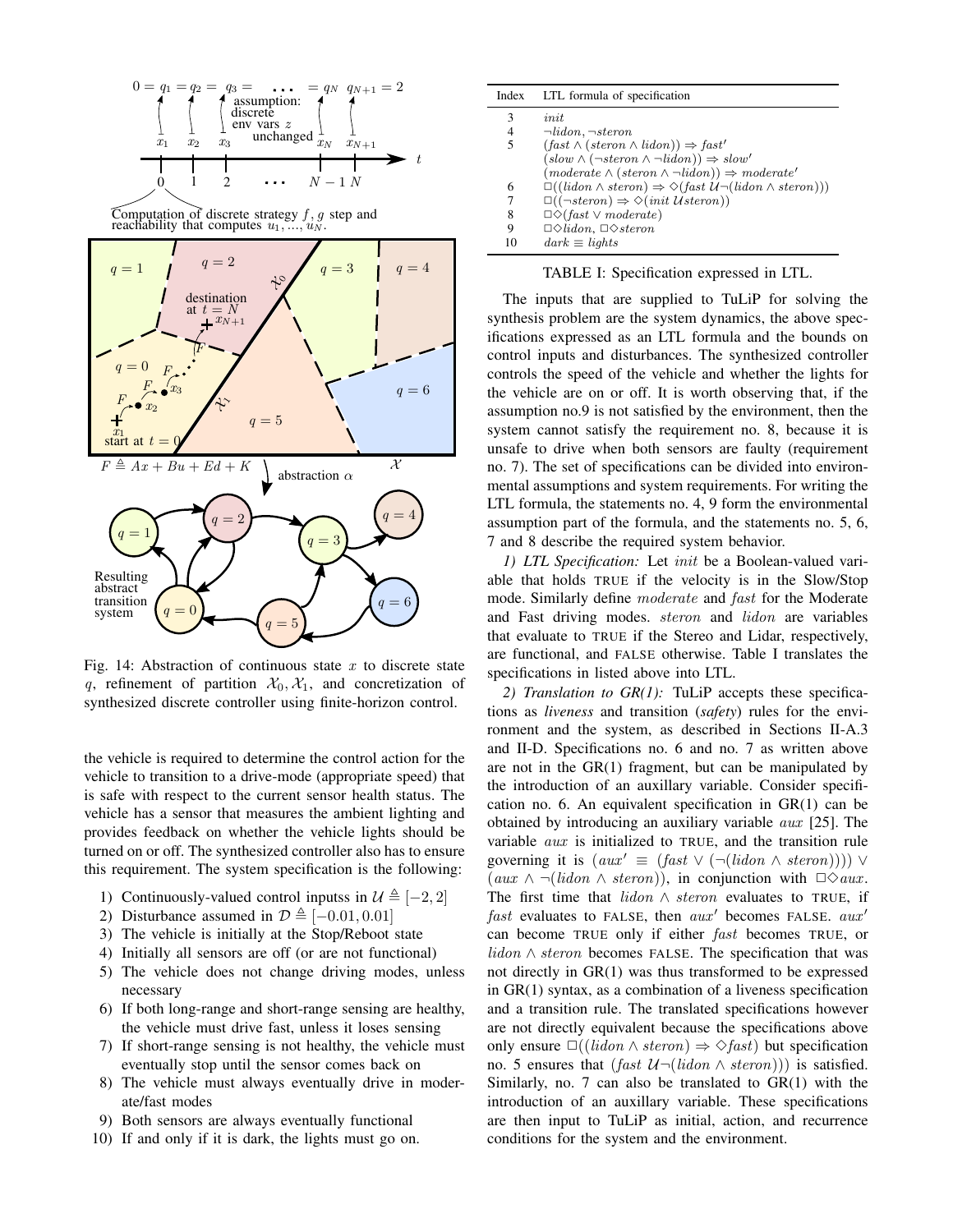

Fig. 15: Example of a gridworld.

*3) Synthesis with TuLiP:* The system dynamics, bounds on the control input, and the disturbance are specified as inputs to TuLiP. The polytopes are labelled, and then the continous part of the state-space is abstracted into a finitestate transition system Section IV-C, which is then flattened to temporal logic formulae Section II-B. Discrete synthesis is then performed with the specification formulae above, conjoined with the flat formula for the abstracted dynamics.

#### *B. Gridworld with moving obstacle*

In this section, we consider the planar motion planning in an environment of the form shown in Fig. 15, known as a gridworld. The robot begins at cell I and has to visit the two goal cells G infinitely often, and avoid collision with walls. In each time step, the robot can transition to any of its nondiagonally adjacent cells. The black cells signify walls, The obstacle moves according to similar rules, but begins at a different initial location, and has two different goals to visit infinitely often. The robot should visit its goals and ensure that it never collides with the moving obstacle. We synthesize a strategy (controller) for the robot that takes into account all possible moves of the obstacle, expressed as an assumption on its behavior.

The dynamics for this system are specified through LTL specifications. We consider a  $5 \times 5$  grid. We begin by specifying the integer values the variables can take. Let *X<sup>r</sup>* be the value the current row of the obstacle and  $X_c$  the current column. Similarly,  $Y_r$  and  $Y_c$  for the robot for which the motion plan is being synthesized.  $X_r$ ,  $X_c$ ,  $Y_r$ ,  $Y_c$  can take integer values in the range  $0 - 4$ .

We begin by specifying the initial pose for the robot and the obstacle. Let  $\langle r_{sys}, c_{sys} \rangle$  be the initial pose of the robot and  $\langle r_{obs}, r_{obs} \rangle$  be that for the obstacle. So, the assumed initial condition is  $Init \triangleq Y_r = r_{sys} \wedge Y_c = c_{sys} \wedge X_r =$  $r_{obs} \wedge X_c = c_{obs}$ . Subsequently, the possible transitions are specified, for the obstacle:

$$
\bigwedge_{i=0}^{i=4} \bigwedge_{j=0}^{j=4} \left( \bigwedge_{i=0}^{k} X_r = i \Rightarrow \bigvee_{k=r_{\min}^i}^{k=r_{\max}^i} \bigvee_{l=c_{\min}^j, |k-i|+|l-j| \leq 1}^{l=c_{\max}^j} \bigwedge_{i=0}^{k=r_{\max}^i} X_r = k \right)
$$

where  $c_{\text{max}}^j = \min(4, j + 1), c_{\text{min}}^j = \max(0, j - 1), r_{\text{min}}^i =$  $\max(0, i - 1)$  and  $r_{\text{max}}^i = \min(4, i + 1)$ . This ensures that the obstacle transitions from a cell to itself, or to any of the non-diagonal adjacent cells. A similar formula is defined for the system as well. Let *Q* be the set of cells, denoted by an ordered pair of the form *⟨row, column⟩*. that form the walls in the grid. Transition rules with regard to non-collision for the obstacle with the wall are specified as

$$
\bigwedge_{\langle i,j\rangle \in Q} \Box \neg (X_r = i \land X_c = j)
$$

and form part of the assumption on the environment. Similarly, rules prohibiting collision of the robot with the wall are also specified. Let *G* be the set of goal cells for the environment that it must visit infinited often. The recurrence goals for the environment's behavior are encoded as

$$
\bigwedge_{\langle i,j\rangle \in G} \Box \Diamond (X_r = i \land X_c = j).
$$

In a similar manner, the recurrence goals corresponding to the system are also specified in temporal logic. As an additional set of requirements for the system, we add noncollision with respect to the moving obstacle, i.e., the system at any ime must not occupy the same cell as the obstacle. This is expressed in temporal logic with the formula

$$
\bigwedge_{i=0}^{i=4} \bigwedge_{j=0}^{j=4} \Box ((X_r = i \land X_c = j) \Rightarrow \neg ((Y_r = i) \land (Y_c = j)))
$$

This specification is in the GR(1) fragment, and thus synthesis can be performed with a solver from those available in TuLiP e.g.,  $qr1c$  which accepts as input the  $GR(1)$ specification assembled from the above formulae.

## VI. CONCLUSIONS

This tutorial presented the control design approaches that are possible by using the tools in the tulip toolbox [9], [15]. Several tools have been developed for the verification and synthesis of systems [68]. Work more relevant to that presented here is [69], [70]. In the future, we plan to integrate into the toolbox algorithms for decomposing properties to create contracts [22], and more expressive logics.

*Acknowledgments:* This work was supported by STARnet, a Semiconductor Research Corporation program, sponsored by MARCO and DARPA. NO was supported in part by NSF grants CNS-1446298 and ECCS-1553873, and DARPA grant N66001-14-1-4045.

#### **REFERENCES**

- [1] L. Lamport, "Who builds a house without drawing blueprints?" *CACM*, vol. 58, no. 4, pp. 38–41, 2015.
- [2] J. C. Willems, "The behavioral approach to open and interconnected systems," *IEEE CSM*, pp. 46–99, Dec 2007.
- [3] A. Pnueli and R. Rosner, "On the synthesis of a reactive module," in *POPL*, 1989, pp. 179–190.
- [4] D. Kroening and O. Strichman, *Decision procedures*. Springer, 2008.
- [5] K. Schneider, *Verification of reactive systems: formal methods and algorithms*. Springer, 2004.
- [6] A. Pnueli, "The temporal logic of programs," in *FOCS*, 1977, pp. 46–57.
- [7] M. S. Branicky, "Studies in hybrid systems: Modeling, analysis, and control," Ph.D. dissertation, Massachusetts Institute of Technology, June 1995.
- [8] T. A. Henzinger, "The theory of hybrid automata," in *Proc. of the 11th Annual Symposium on Logic in Computer Science (LICS)*. IEEE Computer Society Press, 1996, pp. 278–292.